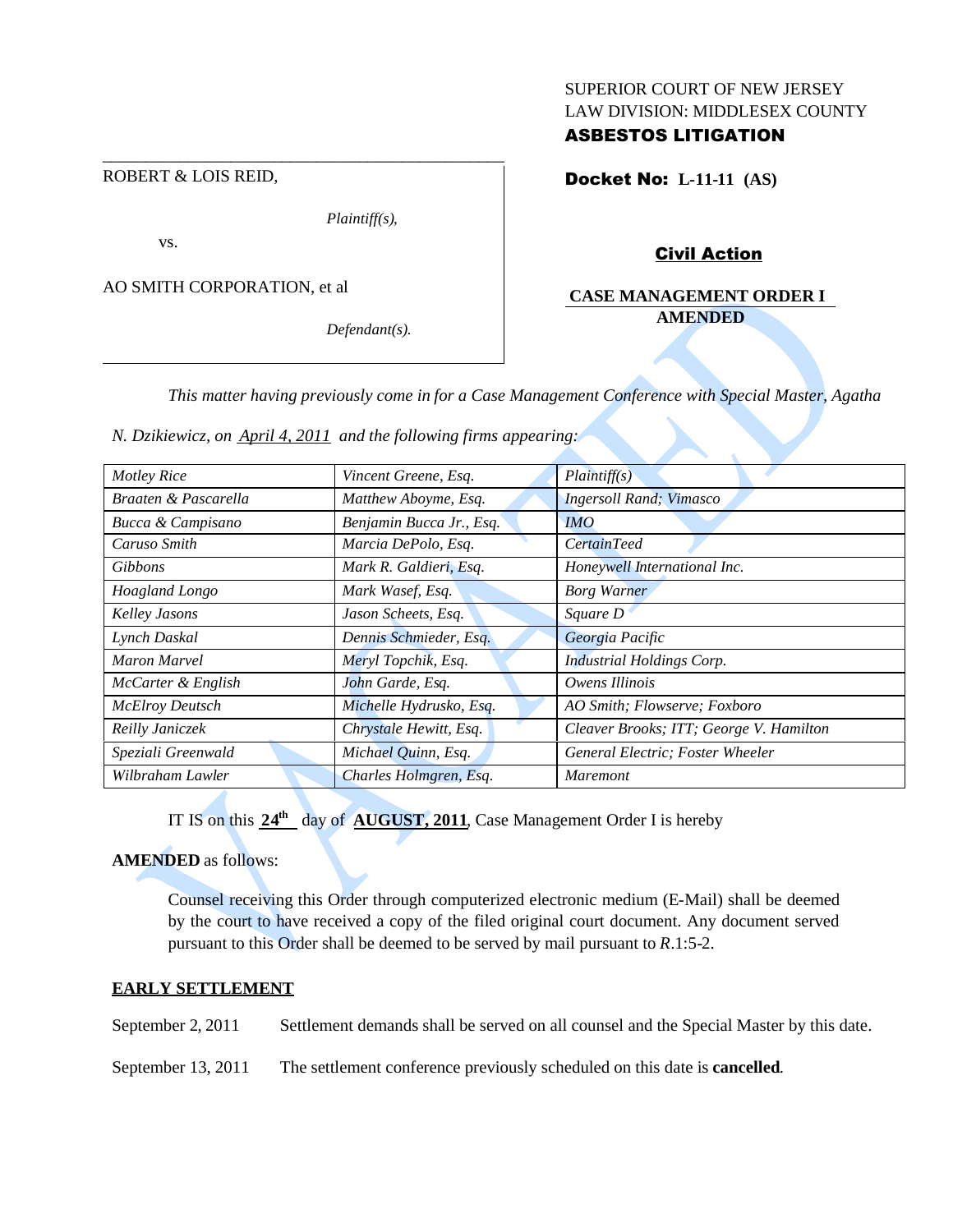### **POST SUMMARY JUDGMENT SETTLEMENT CONFERENCE**

| October 6, 2011 @ 9:30am | Settlement conference. All defense counsel shall appear with authority |  |
|--------------------------|------------------------------------------------------------------------|--|
|                          | to negotiate settlement and have a representative authorized to        |  |
|                          | negotiate settlement available by phone. Any request to be excused     |  |
|                          | from the settlement conference shall be made to the Special Master no  |  |
|                          | later than 4:00pm of the day prior to the conference.                  |  |
|                          | Case Management Conference to follow, if necessary.                    |  |

#### **MEDICAL DEFENSE**

October 24, 2011 Plaintiff shall serve additional medical expert reports by this date. October 24, 2011 Plaintiff is to arrange for the transfer of pathology specimens and x-rays, if any, by this date. November 30, 2011 Defendants shall identify its medical experts and serve medical expert reports, if any, by this date.

### **LIABILITY EXPERT REPORTS**

- October 24, 2011 Plaintiff shall identify its liability experts and serve liability expert reports or a certified expert statement by this date or waive any opportunity to rely on liability expert testimony.
- November 30, 2011 Defendants shall identify its liability experts and serve liability expert reports, if any, by this date or waive any opportunity to rely on liability expert testimony.

#### **EXPERT DEPOSITIONS**

December 30, 2011 Expert depositions shall be completed by this date. To the extent that plaintiff and defendant generic experts have been deposed before, the parties seeking that deposition in this case must file an application before the Special Master and demonstrate the necessity for that deposition. To the extent possible, documents requested in a deposition notice directed to an expert shall be produced three days in advance of the expert deposition. The expert shall not be required to produce documents that are readily accessible in the public domain.

#### **PRE-TRIAL AND TRIAL**

To be scheduled Final settlement conference.

January 30, 2012 Trial Date. *(The October 31, 2011 trial is adjourned to this date.)*

# Plaintiff's counsel shall serve a copy of this Order upon any additional counsel immediately upon receipt.

 $\_$  ,  $\_$  ,  $\_$  ,  $\_$  ,  $\_$  ,  $\_$  ,  $\_$  ,  $\_$  ,  $\_$  ,  $\_$  ,  $\_$  ,  $\_$  ,  $\_$  ,  $\_$  ,  $\_$  ,  $\_$  ,  $\_$  ,  $\_$  ,  $\_$  ,  $\_$  ,  $\_$  ,  $\_$  ,  $\_$  ,  $\_$  ,  $\_$  ,  $\_$  ,  $\_$  ,  $\_$  ,  $\_$  ,  $\_$  ,  $\_$  ,  $\_$  ,  $\_$  ,  $\_$  ,  $\_$  ,  $\_$  ,  $\_$  ,

/s/ Ann G. McCormick

ANN G. McCORMICK, J.S.C.

cc: Clerk, Mass Tort